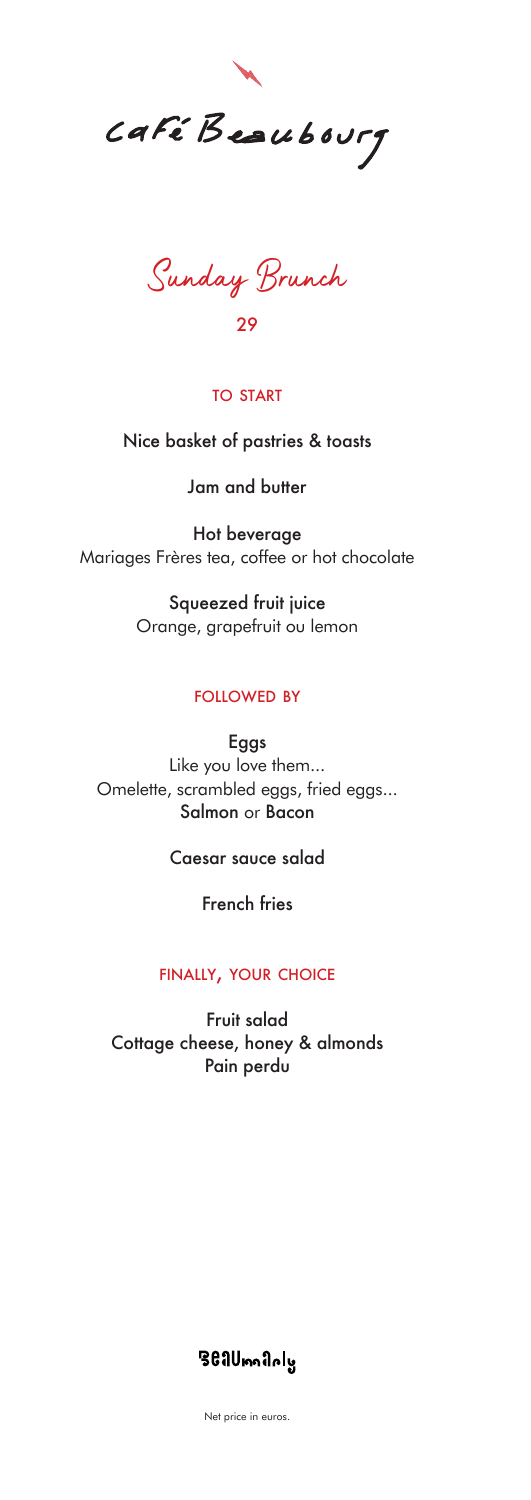

| Green beans salad & mushrooms              | 15 |
|--------------------------------------------|----|
| Quinoa salad kale & avocado                | 16 |
| Warm goat cheese salad                     | 16 |
| Caesar salad chicken & bacon               | 16 |
| The Beaubourg salad                        | 20 |
| Parme's ham, green bean, egg, tomato salad | 20 |

Sandwichs

| Club sandwich chicken & bacon    | 21 |
|----------------------------------|----|
| Cheeseburger Café Beaubourg      | 22 |
| with bacon                       | 24 |
| Vegetarian burger                | 25 |
| <b>Croque Monsieur Beaumarly</b> | 17 |
| <b>Croque Madame</b>             | 18 |

Eggs

| Natural eggs fried, scrambled, omelette | 12 |
|-----------------------------------------|----|
| Extra cheese, ham, herbs, salmon,       | 16 |
| bacon, mushrooms                        |    |
|                                         |    |
| Eggs benedict bacon or avocado          | 16 |
| Eggs benedict salmon                    | 18 |
|                                         |    |

Delicatessen

| Dried sausage «fuet»                      | 10  |
|-------------------------------------------|-----|
| Pâté en croute                            | 16  |
| Plate of Parme's ham                      | 19  |
| Tarama with truffle «La Maison du Caviar» | 16  |
| Norwegian smoked salmon & blini           | 25. |

Cheeses

| Cheese selection             | 17 |
|------------------------------|----|
| Rocamadour, Camembert, Comté |    |
| Per unit                     |    |

15 For the little ones

| Mini cheese burger or homemade nuggets              |      |
|-----------------------------------------------------|------|
| French fries                                        |      |
| Ice cream vanilla or chocolate                      |      |
| One fruit juice or a soda or a sirup                |      |
| or <b>Bubble tea</b> classic or fruit of the moment | $+5$ |

Starters

| Eggs mayonnaise                  |    |
|----------------------------------|----|
| Gaspacho                         | 10 |
| Smoked herring                   | 13 |
| Melon                            | 10 |
| with Parme's ham                 | 16 |
| Avocado toasts & poched egg      | 15 |
| Burrata aubergine mendiant sauce | 18 |
| Salmon tartare smoked beets      | 19 |

Main course

| Linguine pesto & courgette                                        | 19 |
|-------------------------------------------------------------------|----|
| Traditional beef tartare raw or pan-fried<br>Salad & french fries | 21 |
| <b>Beef carpaccio</b><br>& Rocket                                 | 22 |
| Duck confit balsamic grape sauce<br>& Sarladaises potatoes        | 22 |
| Rosted chicken jaune des Landes juice<br>& Smashed potatoes       | 25 |
| Veal liver balsamic grape sauce<br>& Smashed potatoes             | 26 |
| Steak in saltire totally pepper<br>& French fries                 | 26 |
| The great milanaise veal<br>& Linguine pesto                      | 28 |
| <b>Fish &amp; chips</b> tartare sauce                             | 23 |
| <b>Salmon</b> sorrel sauce<br>& White rice                        | 24 |
| Sesame tuna Thaï sauce<br>& White rice                            | 26 |

Desserts

| Ice cream et sorbets « Raimo » 2 flavors<br>Vanilla, caramel salted butter, coffee, coco,<br>mango, strawberry, lemon, cacao |    |
|------------------------------------------------------------------------------------------------------------------------------|----|
| White sweet creamy cheese honey & almonds                                                                                    | 9  |
| Crêpes sugar or nutella                                                                                                      | 9  |
| Pie of the day                                                                                                               | 10 |
| La crème brulée                                                                                                              | 10 |
| La coupe glacée                                                                                                              | 12 |
| Chocolate fondant                                                                                                            | 12 |
| with a vanilla ice cream                                                                                                     | 14 |
| Red fruits pavlova                                                                                                           | 14 |
| La profiterole Café Beaubourg                                                                                                | 15 |
| Fruits salad                                                                                                                 | 15 |
|                                                                                                                              |    |

Gourmet coffee